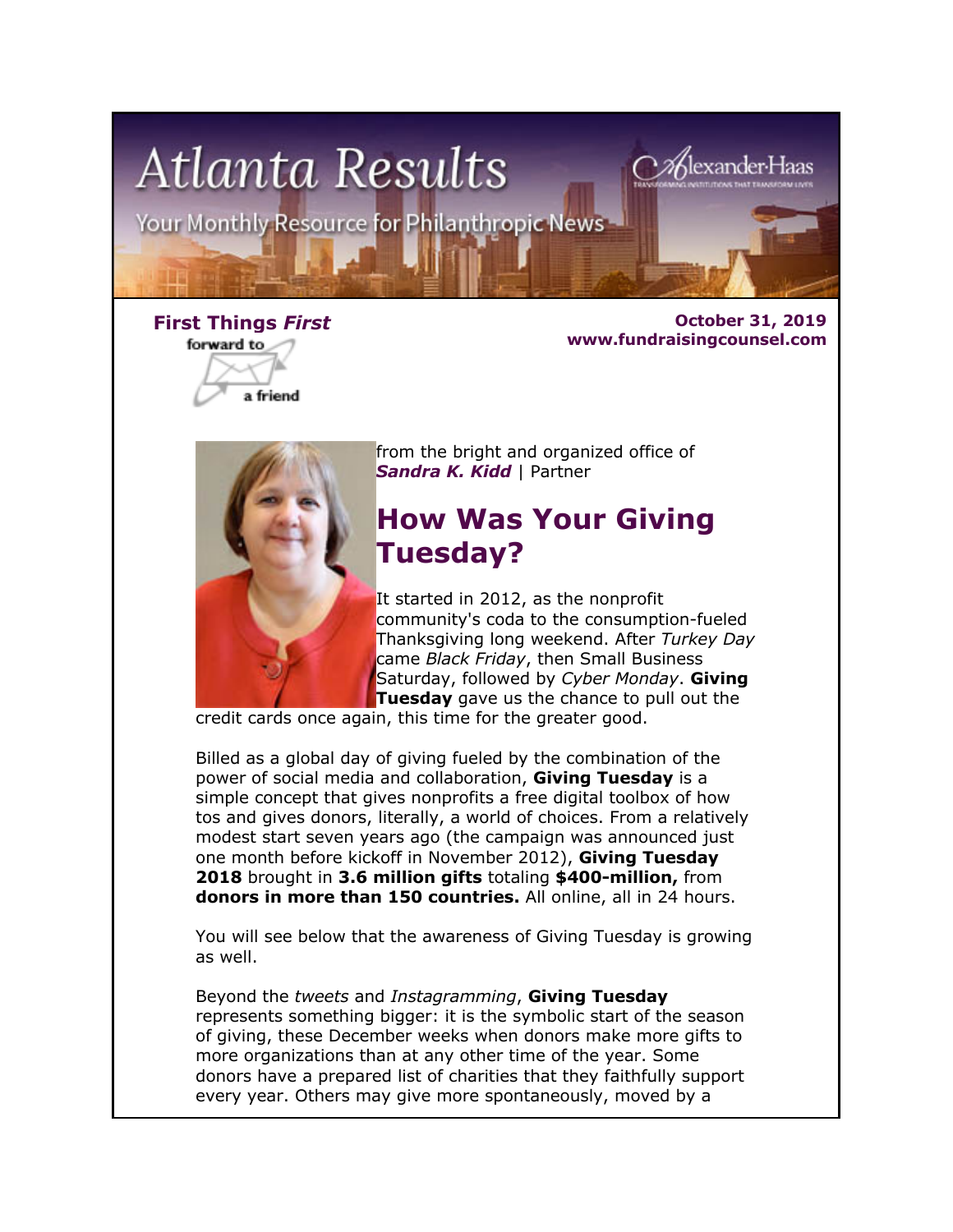story or a heartfelt appeal. Some give to share their own good fortune, others have relatively little to share but give all the same to help someone else in need.

Scientists tell us that giving makes us happier, that altruistic behavior releases endorphins associated with pleasurable feelings. So skip the chocolate, or make one less trip to the mall (real world or virtual) and send the money to a nonprofit you admire. Let's keep the spirit of **Giving Tuesday** going all month long — and into 2020!

Wishing you all the best of this season of giving.

## **Giving THANKS**

Not only is Thanksgiving around the corner, it is also time when you should be investing staff time gearing up for the last push for end-of-the-year giving. In preparation for that, do you thank your donors? Do you thank them enough? Do you thank them properly?

Here's a process you should have in place year round.

**T is for Timeliness.** Are your thank you letters sent promptly? Are you practicing good donor stewardship by making sure you are in touch on a regular basis?

**H is for Honesty.** Are you always open with your donors about your non-profit's financials, challenges, and needs?

**A is for Asking.** Did you ask for the gift? The number one reason donors give is because they were asked, especially by someone they respect and trust.

**N is for Now.** Who did you call today, and why? Successful fundraisers are constantly reaching out, making connections, seeking introductions, asking for gifts, and following up once the ask is made.

**K is for Kindred Spirits.** If you are passionate about your mission, you will connect with donors and volunteers who share your passion.

**S is for Satisfaction.** We have the good fortune to work with people every day who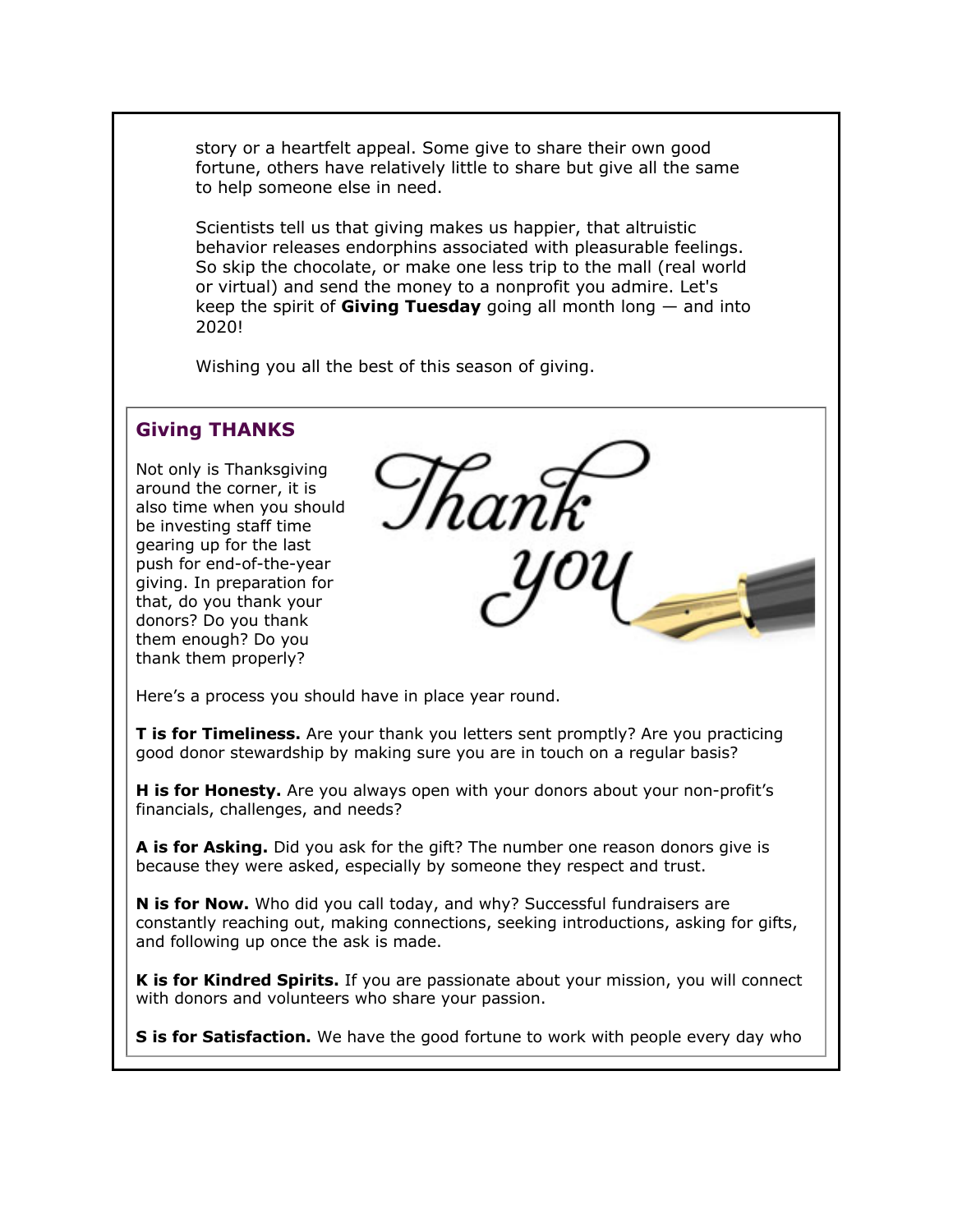give freely and joyously — of their treasure, time, and talents. And at this time of year, for this privilege, we am truly grateful.



## **Bits & Bites**

The **Atlanta Women's Foundation\*** held its annual *Numbers Too Big To Ignore* in October where it raised \$1.1 million to help transform the lives of women and girls. Gayle King, co-host of *CBS This Morning,* was the keynote speaker. *ABC, 10/31*

The **Girl Scouts of Greater Atlanta\*** held its 7th annual *Second Century* luncheon in September. The organization raised more than \$33,000 to support the organization. *ABC, 10-31*

The **Center for Puppetry Arts\*** founder and executive director **Vincent Anthony** is retiring effective December 31, 2019, and will transition into the role of Executive Advisor. He will focus his time on fundraising and assisting with a new strategic plan for the Center. **Beth Schiavo** will serve as interim managing director of the organization effective immediately. The Center was founded in 1978. *MetroAtlanta CEO, 10/15*

**Morehouse College\*** received a \$13 million gift from **Oprah Winfrey** in support of the **Oprah Winfrey Scholars Program.** This new gift more than doubles her support for what is now the largest endowment in the school's history. *PND, 10/11*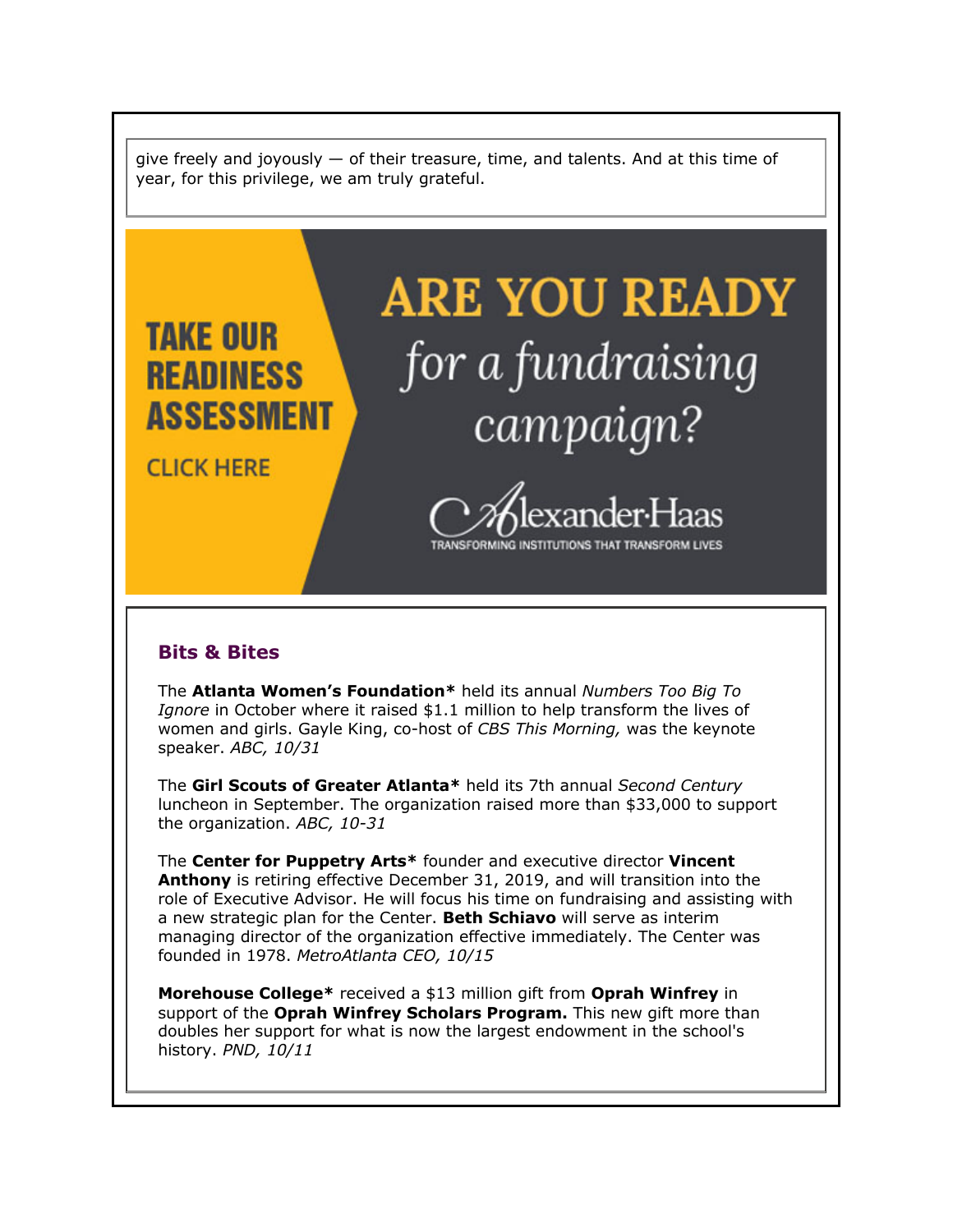**Andrea Jaron,** chief development officer at **Meals on Wheels Atlanta\*,** was named executive director of **Second Helpings Atlanta.** She replaces **Joseph Labriola** who left that position to become executive director of **PAWS Atlanta.** *ABC, 10/10*

**Missy Dugan,** president and CEO of the **Boys & Girls of Metro Atlanta\*** has become senior vice president of government relations at the national office , **Boys & Girls Clubs of America\*.** *ABC, 10/3*

The **Fox Theatre Institute** (FTI) hosted an fundraising evening celebrating the state's historic theaters and FTI's tenth year of preserving and supporting Georgia's most significant historic resources. The event raised more than \$100,000. *MetroAtlanta CEO, 10/2*

The **Atlanta Police Foundation** launched \$35 million *Vision Safe Atlanta* campaign has raised more than \$37 million and the goal has been bumped up to \$42 million. Gifts include, The SunTrust Foundation \$3 million and The Coca-Cola Co. \$2 million, among others. *ABC, 9/26*

Gas South awarded six local nonprofits – **Atlanta Mission, Kate's Club, Los Ninos Primero\*, Nana Grants, Shepherd Center\*** and **Sunshine on a Ranney Day** – with \$50,000 each. These *Impact Investments* will be used by the nonprofits to improve the lives of local children in need. *MetroAtlanta CEO, 9/23*

*\*Alumni Client Partner*

# **Crowdfunding Education Test in Atlanta**

Atlanta Public Schools (APS) announced a new partnership with the national nonprofit **DonorsChoose.org** aimed at taking crowdfunding education to the next level. APS is one of 10 inaugural school district members of the DonorsChoose.org District Partnership Program and can



tap into the organization's network of 3.5 million donors to support classroom projects, varying from books to laptops and other tools to enhance learning. Additionally, APS gets a more streamlined process that aligns the donations with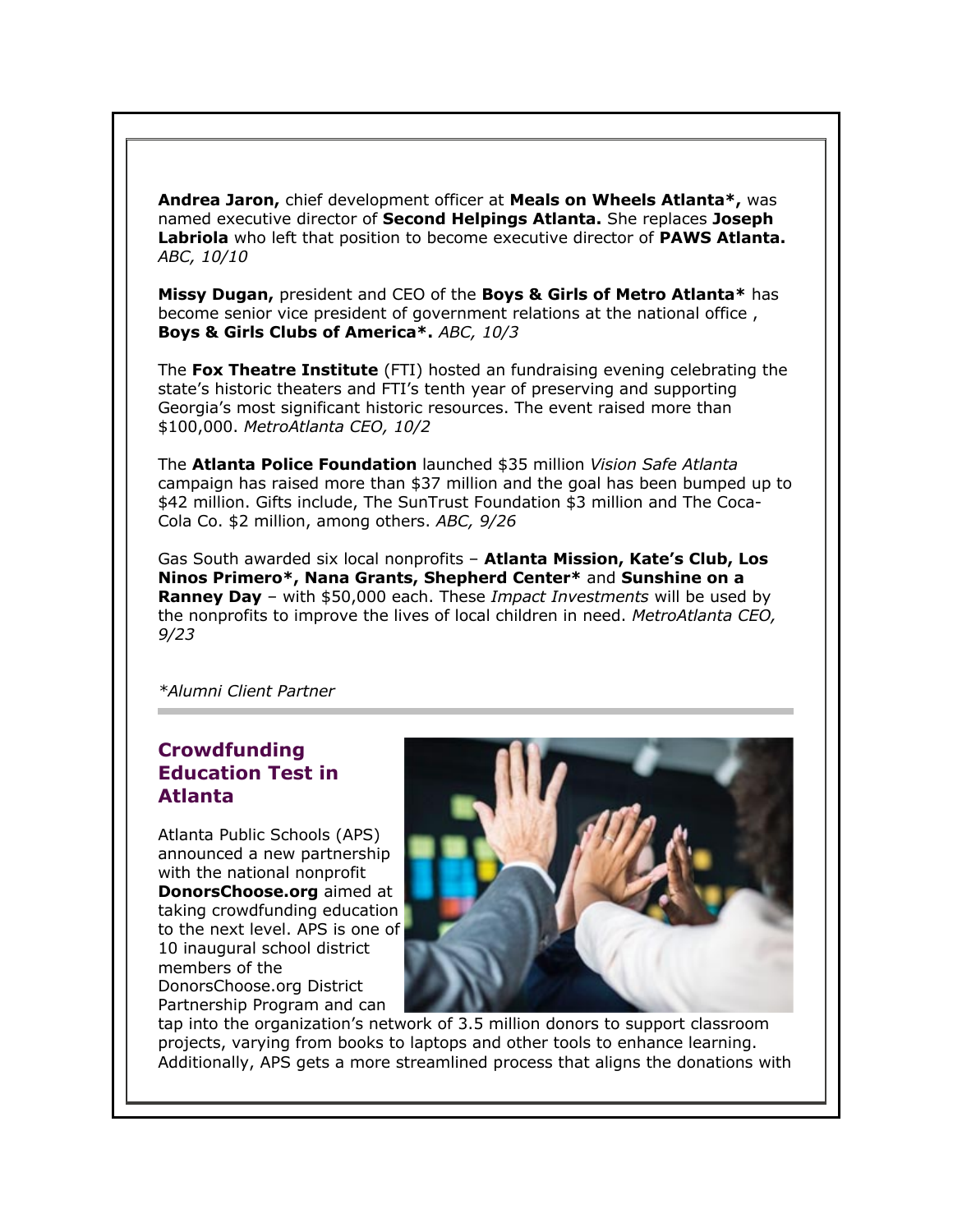APS strategy and operations. DonorsChoose.org plans to provide \$250,000 in matching donations for their 10 inaugural school district partners.

"Atlanta Public Schools is grateful to have such a significant partnership with DonorsChoose.org," said APS Superintendent Dr. Meria J. Carstarphen. "To date the millions of dollars raised by our teachers by caring community members and organizations has helped transform classrooms and has provided thousands of APS students with engaging lessons that have enriched their learning experiences."

"We're thrilled to have Atlanta Public Schools as an inaugural member of the DonorsChoose.org District Partnership Program," said Charles Best, founder and CEO of DonorsChoose.org. "Through the hard work and innovation of Atlanta Public Schools teachers and administrators, the district has raised \$5.4 million towards classroom materials from donors across the country. I can't wait to see how the DonorsChoose.org community can support these educators even more through our partnership." *MetroAtlanta CEO, 9-27*

# **We'd Like You to** *Know....*

# **Transforming Institutions**

### **Welcome Returning Client Partner**



**Marist School** in Atlanta is a returning Client Partner. We are honored to be working with this school again.

For more than 30 years, Alexander Haas has been a fixture in the Atlanta nonprofit community. We are honored to have worked with some of the largest, and some of the smallest, organizations that help make Atlanta a better place to live.

**[Our Metro Atlanta](http://fundraisingcounsel.com/our-clients/)** *Client Partners*

### **Our Transformational Services**

You're just a jump away from learning about all the fundraising aids Alexander Haas has in its vault of Transformational Services.

*[Jump!](http://fundraisingcounsel.com/services/)*



TRANSFORMING INSTITUTIONS THAT TRANSFORM LIVES